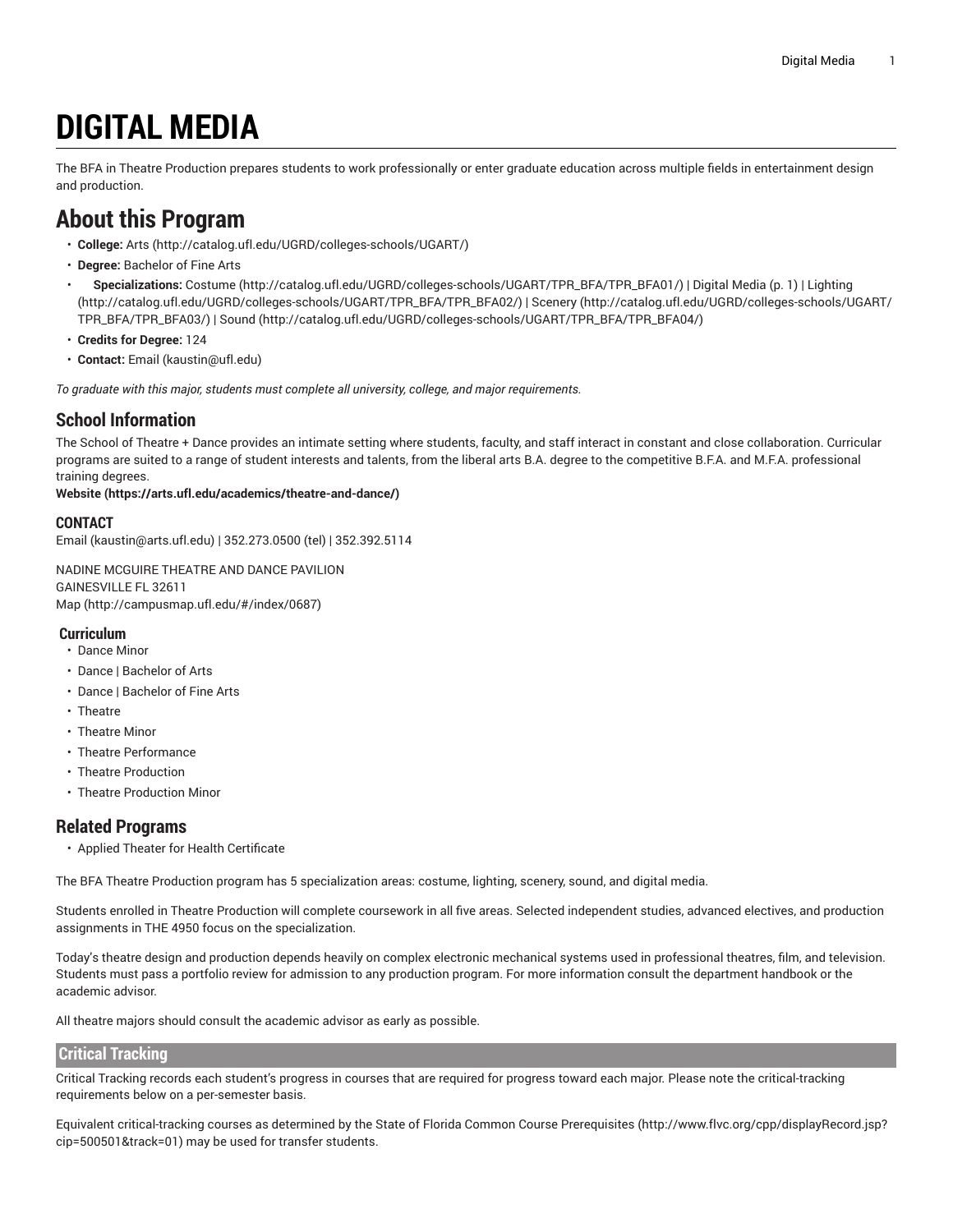# **SEMESTER 1**

- Complete 2 of 11 critical-tracking courses with minimum grades of C: TPA 1012, THE 2000, TPA 2074, TPA 3227C, TPA 2202C, THE 4950 twice, TPP 3650, THE 3234 or THE 3231, TPP 2110 TPP 2110L TPA 4946, THE 4110 THE 4111, THE 4959
- 2.0 UF GPA required

# **SEMESTER 2**

- Complete 3 additional critical-tracking courses with minimum grades of C
- 2.0 UF GPA required

# **SEMESTER 3**

- Complete 2 additional critical-tracking courses with a minimum grade of C
- 2.0 UF GPA required

# **SEMESTER 4**

- Complete 4 additional critical-tracking courses with a minimum grade of C
- 2.0 UF GPA required

# **SEMESTER 5**

- Complete 2 of 4 upper division critical-tracking courses with minimum grades of C
- 2.0 UF GPA required

# **SEMESTER 6**

- Complete 1 additional upper division critical-tracking course with minimum grade of C
- 2.0 UF GPA required

# **SEMESTER 7**

• 2.0 UF GPA required

# **SEMESTER 8**

- Complete all remaining upper division critical-tracking courses with minimum grades of C
- 2.0 UF GPA required

### **Model Semester Plan**

To remain on track, students must complete the appropriate critical-tracking courses, which appear in bold. These courses must be completed by the terms as listed above in the Critical Tracking criteria.

This semester plan represents an example progression through the major. Actual courses and course order may be different depending on the student's *academic record and scheduling availability of courses. Prerequisites still apply.*

| <b>Course</b>                                                                                                       | <b>Title</b>                                                                         | <b>Credits</b> |  |  |
|---------------------------------------------------------------------------------------------------------------------|--------------------------------------------------------------------------------------|----------------|--|--|
| <b>Semester One</b>                                                                                                 |                                                                                      |                |  |  |
| Quest 1 (Gen Ed Humanities)                                                                                         |                                                                                      | 3              |  |  |
| <b>THE 2000</b>                                                                                                     | Theatre Appreciation (Critical Tracking; State Core Gen Ed Humanities and Diversity) |                |  |  |
| <b>TPA 1012</b>                                                                                                     |                                                                                      |                |  |  |
| <b>TPA 2202C</b>                                                                                                    | $\overline{4}$                                                                       |                |  |  |
| <b>Gen Ed Mathematics</b>                                                                                           |                                                                                      | 3              |  |  |
|                                                                                                                     | <b>Credits</b>                                                                       | 16             |  |  |
| <b>Semester Two</b>                                                                                                 |                                                                                      |                |  |  |
| <b>TPA 2074</b>                                                                                                     | Drawing and Rendering (Critical Tracking)                                            | 3              |  |  |
| <b>TPA 3227C</b>                                                                                                    | Practical Stage Lighting (Critical Tracking)                                         |                |  |  |
| State Core Gen Ed Biological or Physical Sciences (http://catalog.ufl.edu/UGRD/academic-programs/general-education/ |                                                                                      |                |  |  |
| #genedcoursestext)                                                                                                  |                                                                                      |                |  |  |
| State Core Gen Ed Composition (http://catalog.ufl.edu/UGRD/academic-programs/general-education/#genedcoursestext)   |                                                                                      |                |  |  |
| State Core Gen Ed Mathematics (http://catalog.ufl.edu/UGRD/academic-programs/general-education/#genedcoursestext)   |                                                                                      |                |  |  |
| <b>Credits</b>                                                                                                      |                                                                                      |                |  |  |
| Osmandar Thurs                                                                                                      |                                                                                      |                |  |  |

#### **Semester Three**

Quest 2 (Gen Ed Physical or Biological Sciences OR Gen Ed Social and Behavioral Sciences)  $^{\mathrm{1}}$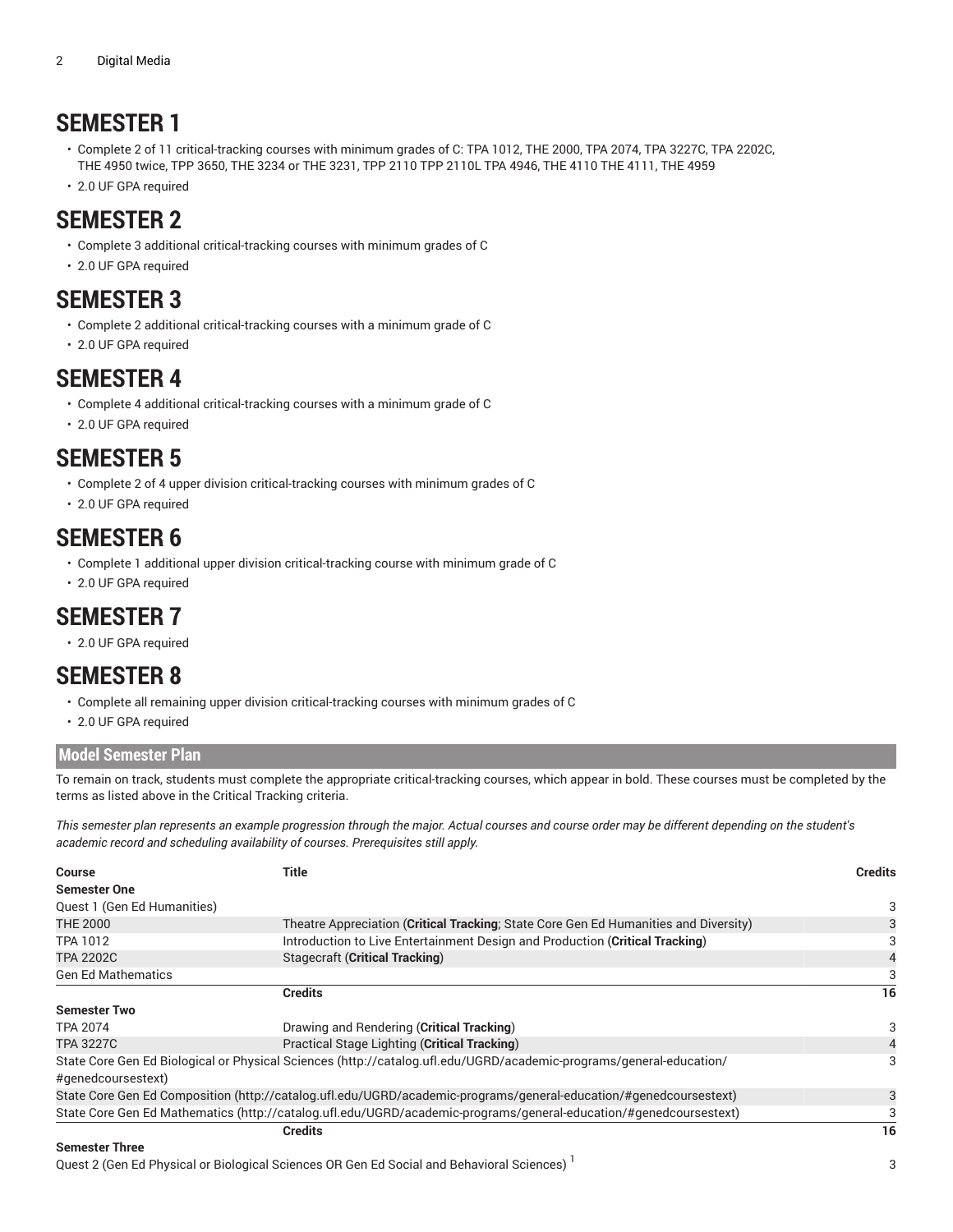| <b>THE 4950</b>                          | Production Workshop (Critical Tracking)                                                                            | $\mathbf{1}$     |  |  |
|------------------------------------------|--------------------------------------------------------------------------------------------------------------------|------------------|--|--|
| <b>TPA 3208</b>                          | Drawing/Drafting for the Stage                                                                                     |                  |  |  |
| <b>TPA 4020</b>                          | <b>Lighting Design</b>                                                                                             | 3                |  |  |
| <b>TPA 4601</b>                          | Stage and Theatre Management                                                                                       | 3                |  |  |
| TPP 3650                                 | <b>Script Analysis (Critical Tracking)</b>                                                                         | $\mathbf{3}$     |  |  |
|                                          | <b>Credits</b>                                                                                                     | 16               |  |  |
| <b>Semester Four</b>                     |                                                                                                                    |                  |  |  |
| <b>THE 4950</b>                          | Production Workshop (Critical Tracking)                                                                            | $\mathbf{1}$     |  |  |
| Select one Critical Tracking course:     |                                                                                                                    | 3                |  |  |
| <b>THE 3231</b>                          | African American Theatre History and Practice                                                                      |                  |  |  |
| <b>THE 3234</b>                          | Diversity and Multiculturalism in American Theatre (Gen Ed Humanities and Diversity)                               |                  |  |  |
| TPP 2110                                 | Acting 1: Instrument and Discipline                                                                                | 3                |  |  |
| & 2110L                                  | and Professional Development Seminar 1 (Critical Tracking)                                                         |                  |  |  |
| <b>TPA 2075</b>                          | <b>Scene Painting</b>                                                                                              | 3                |  |  |
| or TPA 4021                              | or Lighting Design 2                                                                                               |                  |  |  |
| Gen Ed Composition (Writing Requirement) |                                                                                                                    | 3                |  |  |
|                                          | <b>Credits</b>                                                                                                     | 13               |  |  |
| <b>Semester Five</b>                     |                                                                                                                    |                  |  |  |
| <b>TPA 3263</b>                          | Introduction to Sound Design and Technology                                                                        | 3                |  |  |
| <b>TPA 4066</b>                          | Scene Design                                                                                                       | 3                |  |  |
| <b>TPA 4946</b>                          | <b>Production Practicum (Critical Tracking)</b>                                                                    | $\mathbf{1}$     |  |  |
| THE 4110                                 | History of Theatre on Stage 1 (Critical Tracking; Gen Ed Humanities and International)                             | 3                |  |  |
| DIG electives <sup>2</sup>               |                                                                                                                    | $\boldsymbol{6}$ |  |  |
|                                          | <b>Credits</b>                                                                                                     | 16               |  |  |
| <b>Semester Six</b>                      |                                                                                                                    |                  |  |  |
| <b>DAN 2100</b>                          | Dance Appreciation for the Twenty-first Century (Gen Ed Humanities and International)                              | 3                |  |  |
| THE 4111                                 | History of Theatre on Stage 2 (Critical Tracking; Gen Ed Humanities and International)                             | 3                |  |  |
| TPA 3174                                 | <b>Digital Production for Performance</b>                                                                          | 3                |  |  |
| <b>TPA 4946</b>                          | <b>Production Practicum</b>                                                                                        | $\mathbf{1}$     |  |  |
|                                          | Gen Ed Physical or Biological Sciences OR Gen Ed Social and Behavioral Sciences <sup>1</sup>                       | 3                |  |  |
|                                          | <b>Credits</b>                                                                                                     | 13               |  |  |
| <b>Summer After Semester Six</b>         |                                                                                                                    |                  |  |  |
| <b>THE 4945</b>                          | <b>Summer Repertory Theatre</b>                                                                                    | 6                |  |  |
|                                          | <b>Credits</b>                                                                                                     | 6                |  |  |
| <b>Semester Seven</b>                    |                                                                                                                    |                  |  |  |
| <b>ARH 2050</b>                          | Introduction to the Principles and History of Art 1 (Gen Ed Humanities and International)                          | 3                |  |  |
| THE 4XXX                                 | <b>Cognizant Design Theory</b>                                                                                     | 3                |  |  |
| <b>TPA 4049</b>                          | <b>Costume Design</b>                                                                                              | 3                |  |  |
| <b>TPA 4946</b>                          | <b>Production Practicum</b>                                                                                        | 1                |  |  |
| TPP 3311                                 | Directing                                                                                                          | 3                |  |  |
| DIG elective                             |                                                                                                                    | 3                |  |  |
|                                          | <b>Credits</b>                                                                                                     | 16               |  |  |
| <b>Semester Eight</b>                    |                                                                                                                    |                  |  |  |
| <b>THE 4959</b>                          | Senior Project (Critical Tracking)                                                                                 | 3                |  |  |
|                                          | State Core Gen Ed Social and Behavioral Sciences (http://catalog.ufl.edu/UGRD/academic-programs/general-education/ | 3                |  |  |
| #genedcoursestext)                       |                                                                                                                    |                  |  |  |
| DIG elective <sup>2</sup>                |                                                                                                                    | 3                |  |  |
| Elective                                 |                                                                                                                    | 3                |  |  |
|                                          | <b>Credits</b>                                                                                                     | 12               |  |  |
|                                          | <b>Total Credits</b>                                                                                               | 124              |  |  |
|                                          |                                                                                                                    |                  |  |  |

1 General Education course must be requirement not fulfilled by the Quest 2 course.

2 Any DIG course for which the student is eligible.

### **Academic Learning Compact**

The Bachelor of Fine Arts in theatre production meets the diverse aesthetic and technological demands of contemporary society. Today's theatre design and production depend heavily on the complex electronic and mechanical systems used in professional theatres. This curriculum provides